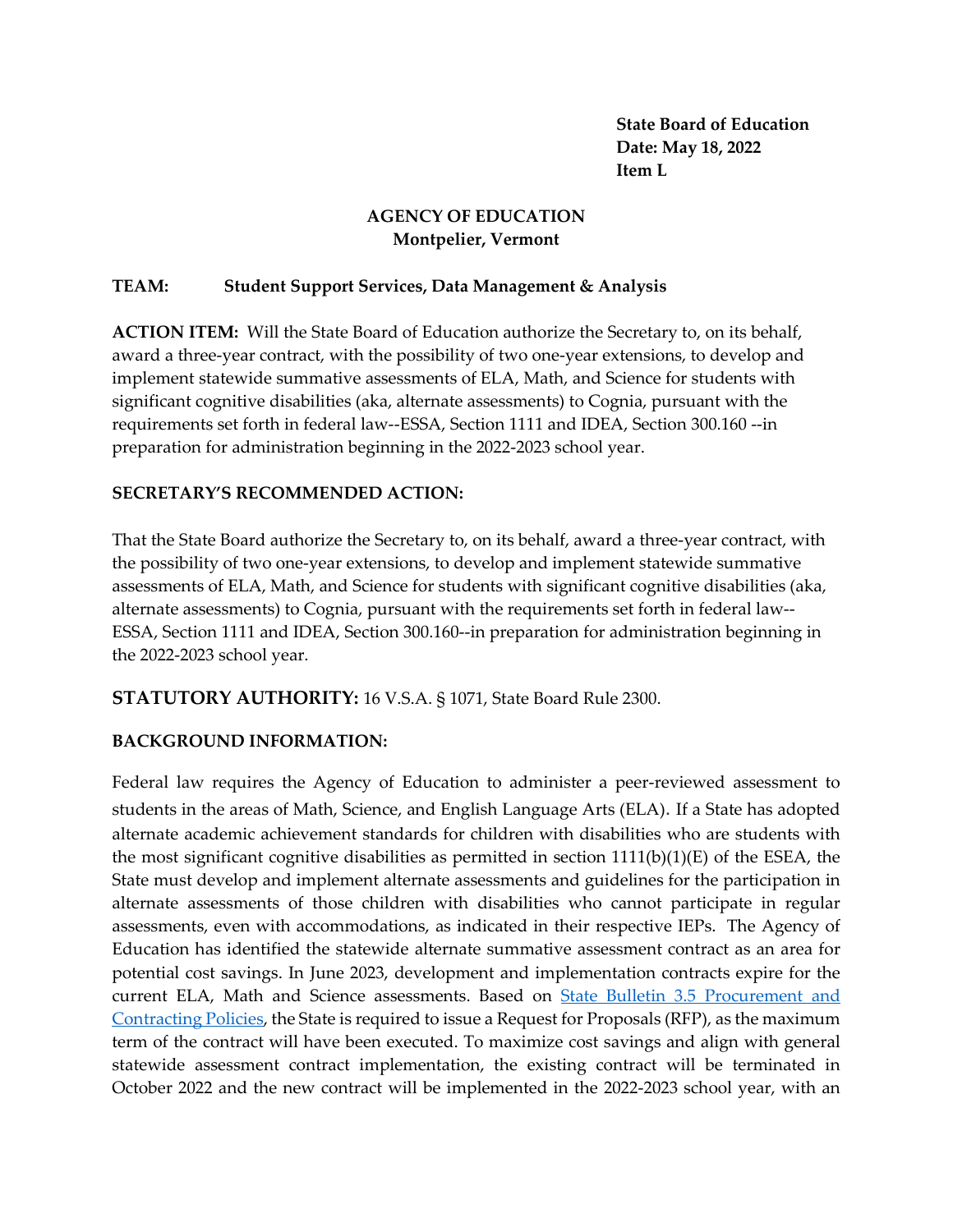estimated August 1, 2022, start date. The Division of Student Support Services (SSS) engaged stakeholders in the vendor demonstration process to ensure robust input into the vendor selection process.

The Secretary recommends awarding the contract to Cognia, an industry leader in K-12 assessment. Cognia was rated the highest during the initial bid review and delivered a superior demonstration. The products and services proposed exceed that of our current contracts and that of the competing vendors. This proposal offers substantial cost savings for IDEA funds as well.

This change in vendor will impact our ability to make comparisons across years, as we will not be able to make valid comparisons between the new assessment and the legacy assessment. That said, we are aware that results from 2020 are not available and results from 2021 are not comparable to previous years due to nuances of the pandemic, so we feel that data continuity will be interrupted regardless of the vendor selection. Data obtained through the Cognia alternate summative assessment platform will be reported to the Office of Special Education Programs (OSEP) annually in Vermont's Annual Performance Report under Indicator 3c Proficiency rate for children with IEPs against alternate academic achievement standards on ELA/MA in grades 4, 8, and 9. Vermont recently set targets for the next six years within its State Performance Plan so this is an opportune time to select a long term vendor for consistency in our mandated reporting and deployment of technical assistance for districts not meeting state-established targets.

**POLICY IMPLICATIONS:** This work is in support of existing policy so there should be no impact.

**EDUCATION IMPLICATIONS:** Standards are not changing, only the assessment that measures those standards will change because of this required procurement.

**FISCAL IMPLICATIONS:** This new contract will be supported by significantly reduced amount of IDEA funds compared to the previous contract and represents a greater value proposition on several fronts, including but not limited to:

- Modern platform and unified user experience
- Simplified user experience
- Great user support
- Reduced SEA and LEA personnel time required to manage and implement
- More accessible and readily usable instructional resources
- Student-centered focus on development and administration of assessments

Thus, when factoring the significant reduction in the SEA and LEA staff time required to manage and implement this system, the recommended vendor represents a considerable return on the investment from the perspective of total cost of ownership for this assessment system.